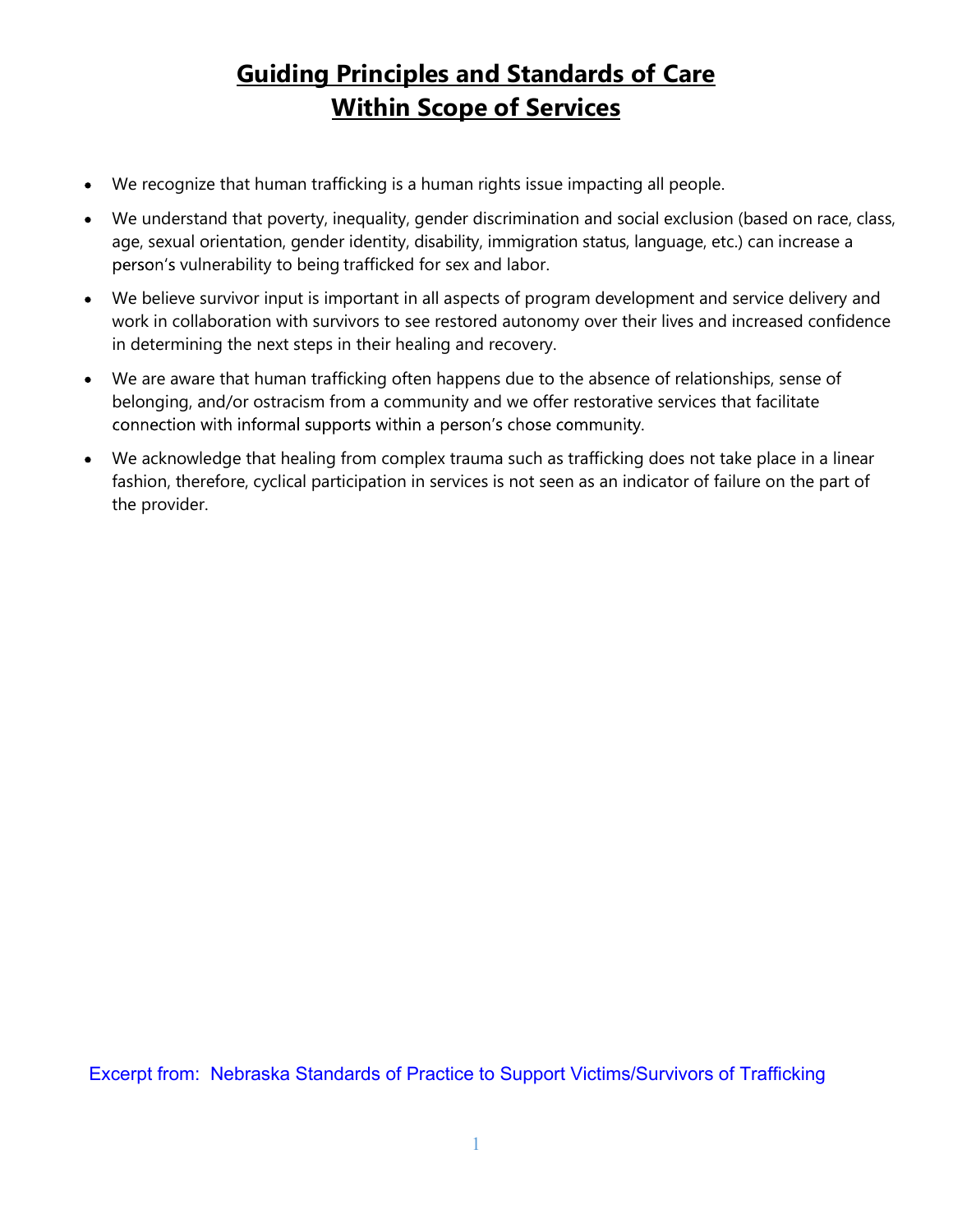# **Best Practice Standards of Care**

**Best Practice Standards of**<br>1. Respect for and protection of human rights<br>Human trafficking is a serious human rights violation. Assistance pro<br>trafficking should aim to restore their rights, provide protection from<br>victi Human trafficking is a serious human rights violation. Assistance provided to victims/survivors of trafficking should aim to restore their rights, provide protection from further violations, and ensure that victims/survivors are made aware of their rights.

**Best Practice Standards of**<br>
2. Respect for and protection of human rights<br>
2. Human trafficking is a serious human rights violation. Assistance pro<br>
1. The trafficking should aim to restore their rights, provide protecti When working with victims/survivors who are minors (under the age of 19), keep in mind that special considerations often apply. For example, there are specific legal requirements about reporting concerns, sharing information, and getting consent or informing parents or guardians prior to providing services or care in most cases. Programming and services will also need to be adapted for minor victims/survivors to account for important developmental differences and the unique needs that children or adolescents have. 1. Respect for and protection of human rights<br>
Human trafficking is a serious human rights violation. Assistance pre<br>
trafficking should aim to restore their rights, provide protection from<br>
victims/survivors are made awar

Service providers are advised to develop programming and work in collaboration with their local Child Advocacy Center(s), the Department of Health and Human Services, Juvenile Probation and other systems and stakeholders that are knowledgeable on serving minor victims/survivors and their families.

Service providers have a coordinated intake process that assesses the individual needs of victims/survivors and can ensure victims/survivors receive services within an organization that can meet their needs, with language that a victims/survivor prefers (ex. developmentally appropriate, trained interpreter, etc). The need for access to specialized interpretation services is communicated in referrals to other providers via release of information. It is advised that agencies develop their own resource list for staff in order to access additional services (see appendix). considerations often apply. For example, there are specific legal req<br>sharing information, and getting consent or informing parents or gue<br>care in most cases. Programming and services will also need to be a<br>account for imp

All services to victims/survivors of trafficking are provided with consent from victims/survivors, as they are the leaders of their treatment and have choice in services. Information about resources and services must be provided in a language the victim/survivor understands. Rights, responsibilities, confidentiality and exceptions to confidentiality should be explained to victims/survivors in a way that is understandable before service provision begins and prior to when the victim/survivor consents to services. Fraction Service providers have a coordinated intake process that assesses the victims/survivors and can ensure victims/survivors receive services we their needs, with language that a victims/survivor prefers (ex. develom their needs, with language that a victims/survivor prefers (ex. develommetry enting that a victims of the providers via release of information. It is advised that agen to other providers via release of information. It is a

Victims/survivors of human trafficking will have access to services regardless of age, gender, race, ethnicity, national origin, religion, sexual orientation, gender identity, disability, language or socioeconomic status.

Service provision should be diverse, inclusive and flexible to meet the different needs of each victimsurvivor. Assistance provided to victims/survivors will promote equality and diversity and ensure that victims/survivors are treated fairly and with dignity, on the basis of a victim/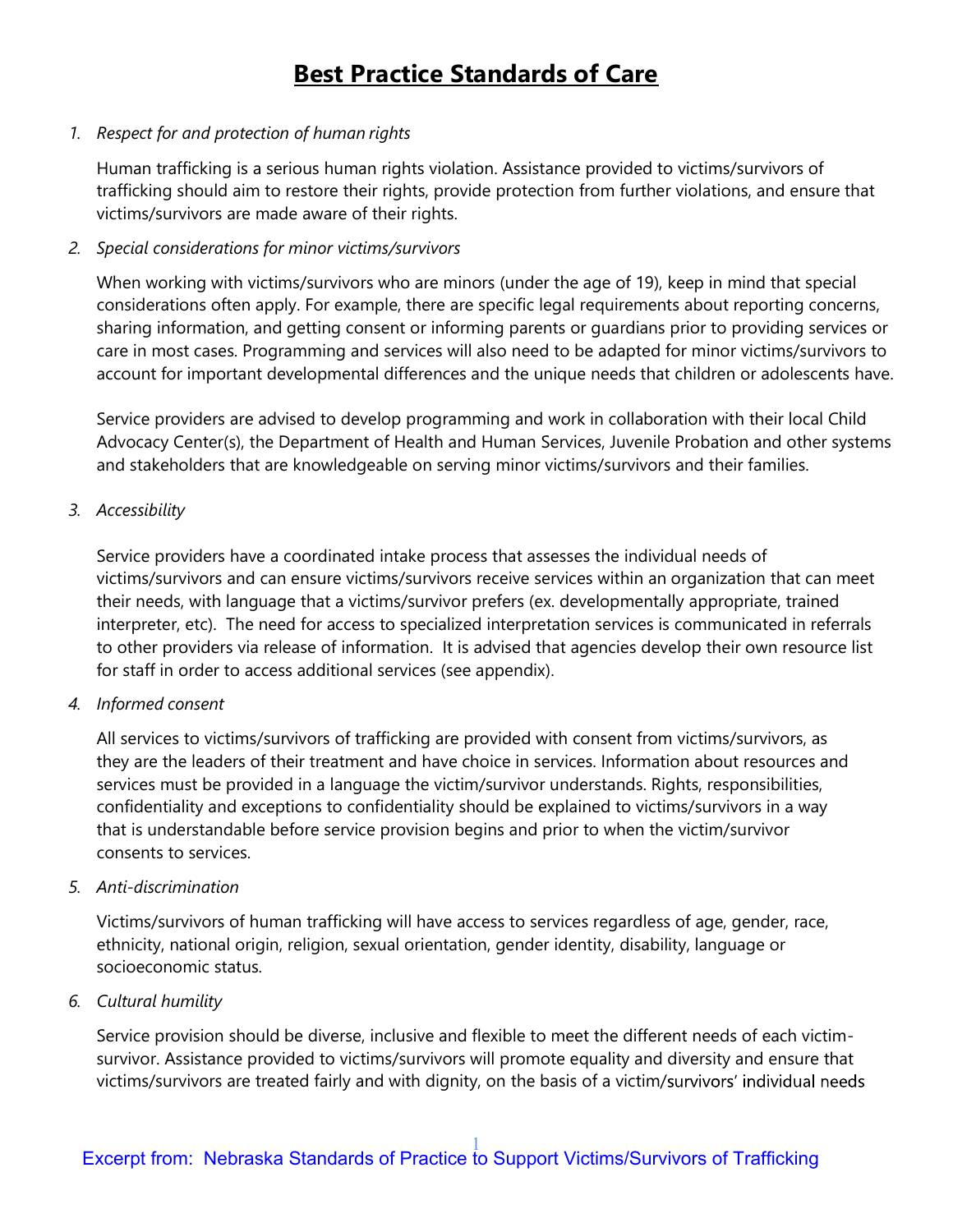and with the full respect for their gender, gender identity, race, nationality, ethnic or national origin, disability, religion, beliefs, sexual orientation or age.

and with the full respect for their gender, gender identity, race, natio<br>
disability, religion, beliefs, sexual orientation or age.<br>
7. Confidentiality and right to privacy<br>
All information and communication about the vict All information and communication about the victim/survivor must maintain regard for their right to confidentiality and privacy. The need for confidentiality should be maintained throughout all stages of assistance with victims/survivors; from initial identification through to completion of services. Service providers should clearly communicate to the victim/survivor the limits of their confidentiality. Service providers should ensure that information is only collected and shared with the informed consent of the victim/survivor whenever possible and within the "need to know" limits. Recognizing the different roles of stakeholders involved with victims/survivors, it is advised that clear communication of information and options be made available while respecting the limits of confidentiality for each agency. Example The mini-spectral valuation or age.<br>
Siability, religion, beliefs, sexual orientation or age.<br>
7. Confidentiality and right to privacy<br>
All information and communication about the victim/survivor must<br>
confidential

Service providers should inform victims/survivors of the risks of sharing their story with the media and must not ask victims/survivors to speak to the media. To avoid potential risk of harm to a victim/survivor, service providers should request them to interact with the media only after the end of their period of service, (after relative safety of the victim/survivor is determined) with their full, ongoing consent, and after appropriate training and counseling.

Services will be built on the belief that the victim/survivor has the right to self-determination and agency in the decision-making process. Participation is voluntary.

Victims/survivors choose how and when to leave their trafficking situation and the pace of their recovery. Service providers should be prepared to serve victims/survivors at any stage in this process or know where to refer for appropriate access to services. In acknowledgement that the healing process for victims/survivors is a cyclical process, agencies should consider allowing rapid and easy program reengagement as eligibility requirements allow. of stakeholders involved with victims/survivors, it is advised that clear and options be made available while respecting the limits of confide<br>Service providers should inform victims/survivors of the risks of share must no

Service providers will recognize the needs of victims/survivors are different and that, in order to treat them equally, their gender identity in relation to their needs and circumstances ought to be understood and acknowledged. Service providers will strive to offer tailor-made supports that are responsive to the specialized needs of victims/survivors, including the use of preferred pronouns when speaking to and about a victim/survivor.

# 10. Individualized treatment and care

The most appropriate personalized assistance, support and protection measures should be provided according to the needs, circumstances, and experiences of the individual victim/survivor.

The service provider has a responsibility to have a discussion with the individual victim/survivor on how to engage with informal support networks.

# 11. Holistic and victim/survivor-centered

Service providers are willing and able to consider all aspects of each individual; including their physical, emotional, mental, spiritual, financial, legal, and social well-being. Service providers will provide or coordinate with other organizations to ensure victims/survivors have access to survivor led supports within their own scope of practice.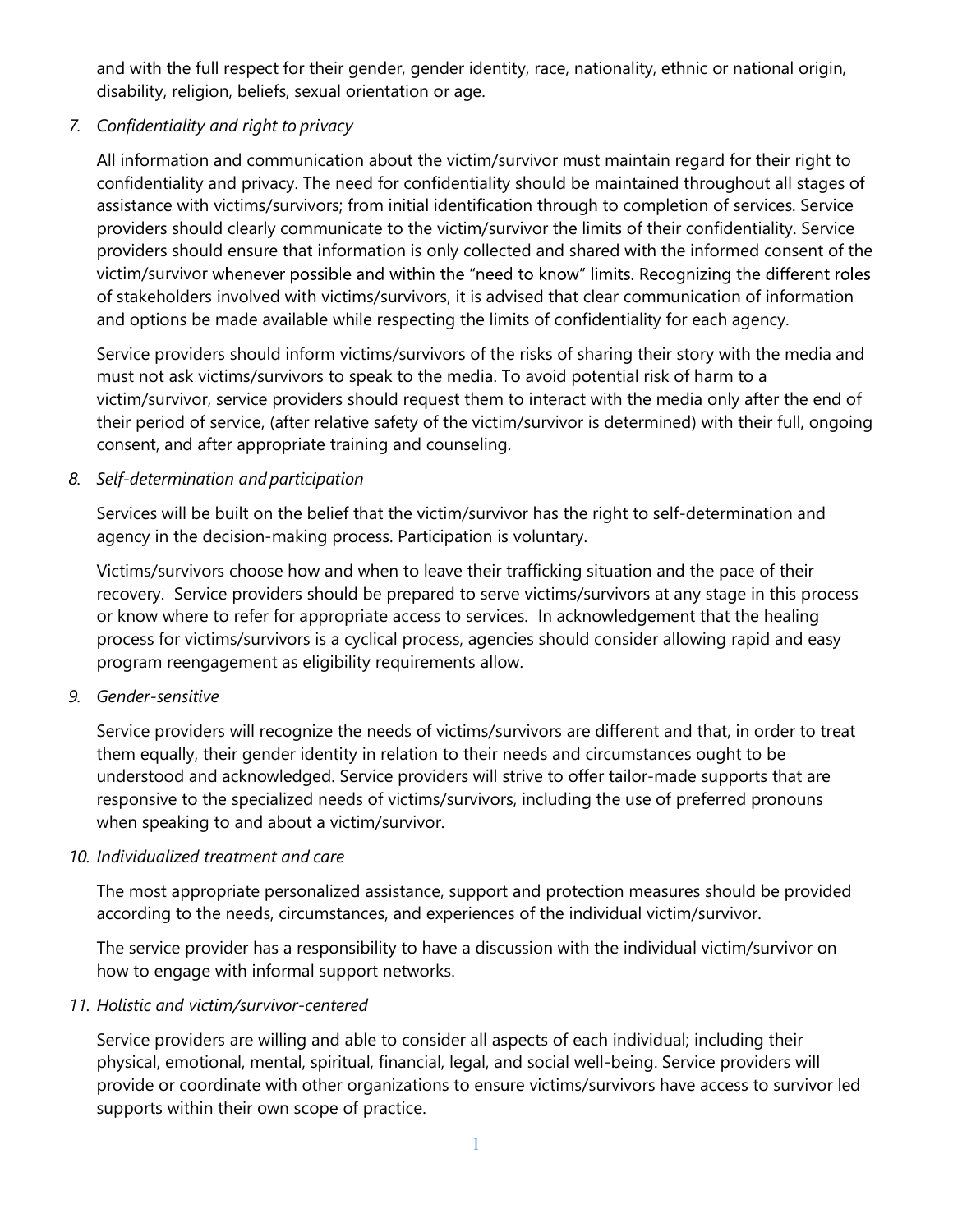Within their scope of practice, providers should engage victims/survivors in safety planning whenever<br>possible. A general safety plan template is available in the appendix.<br>Services provided to victims/survivors of human t

Within their scope of practice, providers should engage victims/survivors in safety planning whenever<br>possible. A general safety plan template is available in the appendix.<br>Continuum of care<br>Services provided to victims/su 12. Continuum of care<br>Services provided to victims/survivors of human trafficking should offer a comprehensive continuum of care, taking into account an individual's physical, psychological and social condition. A holistic, victim/survivor-centered approach may include collaboration with other providers, who share in a holistic approach to services, in order to provide appropriate services for victims/survivors.

## 13. Professionalism & Boundaries

Service providers will implement policies and procedures that set limits for safe, acceptable and effective behavior by all staff that fosters positive attachments and healthy relationships within professional boundaries. Services agencies should encourage positive coping skills and self-care plans for staff who are working with victims/survivors of trafficking.

All staff have passed Nebraska DHHS and Sex Offender Registry Background checks. Exceptions made in the hiring of staff with criminal convictions are supported by an analysis of the severity of the offense, additional subsequent acts, timeframe of crime, compliance with sanctions, evidence of rehabilitation and potential benefits.

Provider staff must attend Human Trafficking Training through an approved trainer of the Nebraska Human Trafficking Task Force. Continuing education on Human Trafficking and related issues is highly encouraged. A list of agencies providing approved training is included in the appendix.

> - Guiding Principles and Standards of Care are adapted from IOM Handbook on Direct Assistance for Victims of Trafficking (2007); the Human Trafficking Foundation: Trafficking Survivor Care Standards (2015); the Ohio Human Trafficking Standards (2013)and the Office for Victims of Crimes Model Standards for Serving Victims and Survivors of Crime (2016)